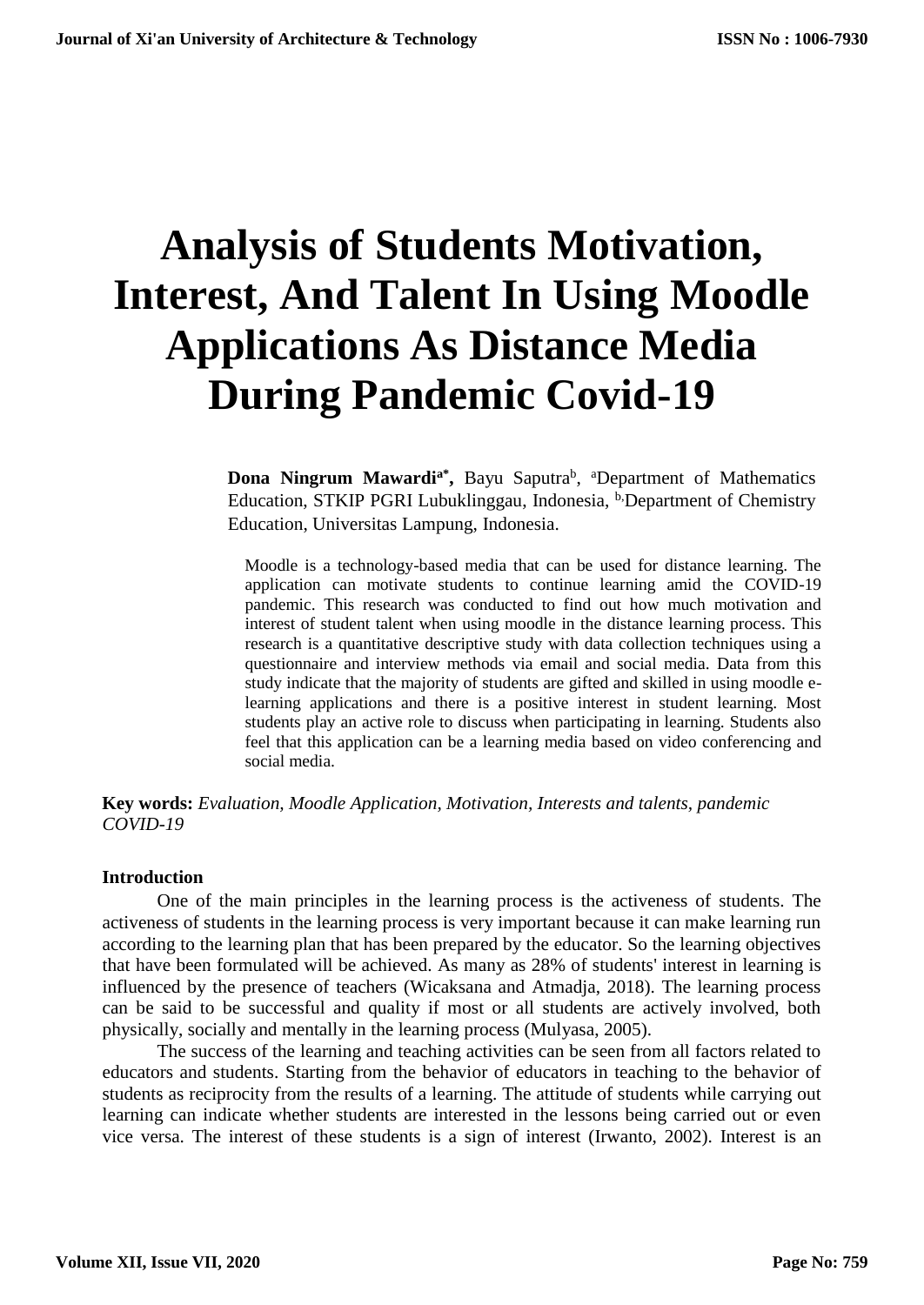intrinsic motivation as a learning force that becomes a driving force for someone to do activities with full force and tend to stay, where the activity is a process of learning experience carried out with full awareness and bring feelings of joy, pleasure, and joy. Whereas interest in learning itself can be interpreted as attention, liking, and a sense of interest in a person (learners) towards learning that is indicated by participation, the desire of students to learn well and student attention in subject matter actively and seriously (Soemanto, 1990).

Students who are active in the learning process will create a more lively and conducive classroom atmosphere, where each student can involve their abilities to the maximum extent possible. Meaningful learning occurs when learners play an active role in the learning process and are finally able to decide what to learn and how to learn it. From activities arising from students, it shows that there are interests and motivations of the students themselves (Siregar and Hartini, 2015). Interest is one of the factors that can affect a person's business. An interest that feels strong will lead to a serious, persistent effort and not easily discouraged in facing challenges or obstacles. If a student has a sense of learning, he will quickly understand and remember it (Purwanto, 2007).

The development of Information Technology has encouraged the emergence of various learning models of innovation in the field of education (Coller and Scott, 2009). The technology-based innovative learning model arises because of the constraints found in traditional learning methods, where students cannot be actively involved in the teaching and learning process in the form of physical meetings (Main, Sajidan, Nurkamto, and Wiranto, 2019). Traditionally, learning environment refers to a face-to-face learning system (teacherdirected learning). Students only react to their environment, but do not play an active role in their environment (Abidin and Zaman, 2017).

The purpose of education with advances in technology and knowledge influences the process of education and teaching, this results in requiring educators to be able to use the media. Learning media are often interpreted as anything that can be used by educators to channel learning messages (message learning), stimulate the thoughts, feelings, concerns and competencies of students so that they can motivate students in the learning process (Prieto, Palma, Tobías, and León, 2019 ; Lloyd and Robertson, 2012). From this explanation, learning media can be interpreted as a tool used by educators in the learning process to facilitate the delivery of information or knowlage transfer to students and motivate for the realization of effective learning (Wiyani, 2013; Briz-Poncea, Pereirab, Carvalhoc, Juanes-Méndeza , and García-Peñalvo, 2017).

One of technology-based learning media that can be used as support for existing media is in the form of e-learning (electronic learning). E-learning is an internet application that can connect students and educators in an online learning room (Green, Pinder-Grover, and Millunchick, 2012). E-learning is designed to overcome the limitations between educators and students, especially in terms of time, space conditions, and circumstances (Huckabee and Bissette, 2014; Mattar, 2018). In summary, e-learning can create a digital space of learning, where students can access material from various sources without being limited by space and time (Dermawan, 2016).

Today the world is shocked by the epidemic of a disease caused by a virus called corona or known as COVID-19. As a result of the COVID-19 pandemic, policies have been put in place to break the chain of the spread of COVID-19. Social distancing becomes a heavy choice for every country in implementing policies to prevent the spread of COVID-19, because this policy has a negative impact on all aspects of life. Restricting social interaction can hamper the rate of growth and progress in various fields of life, but there is no other choice, because this method is the most effective. Social Distancing policy has a fatal impact on the wheel of human life, the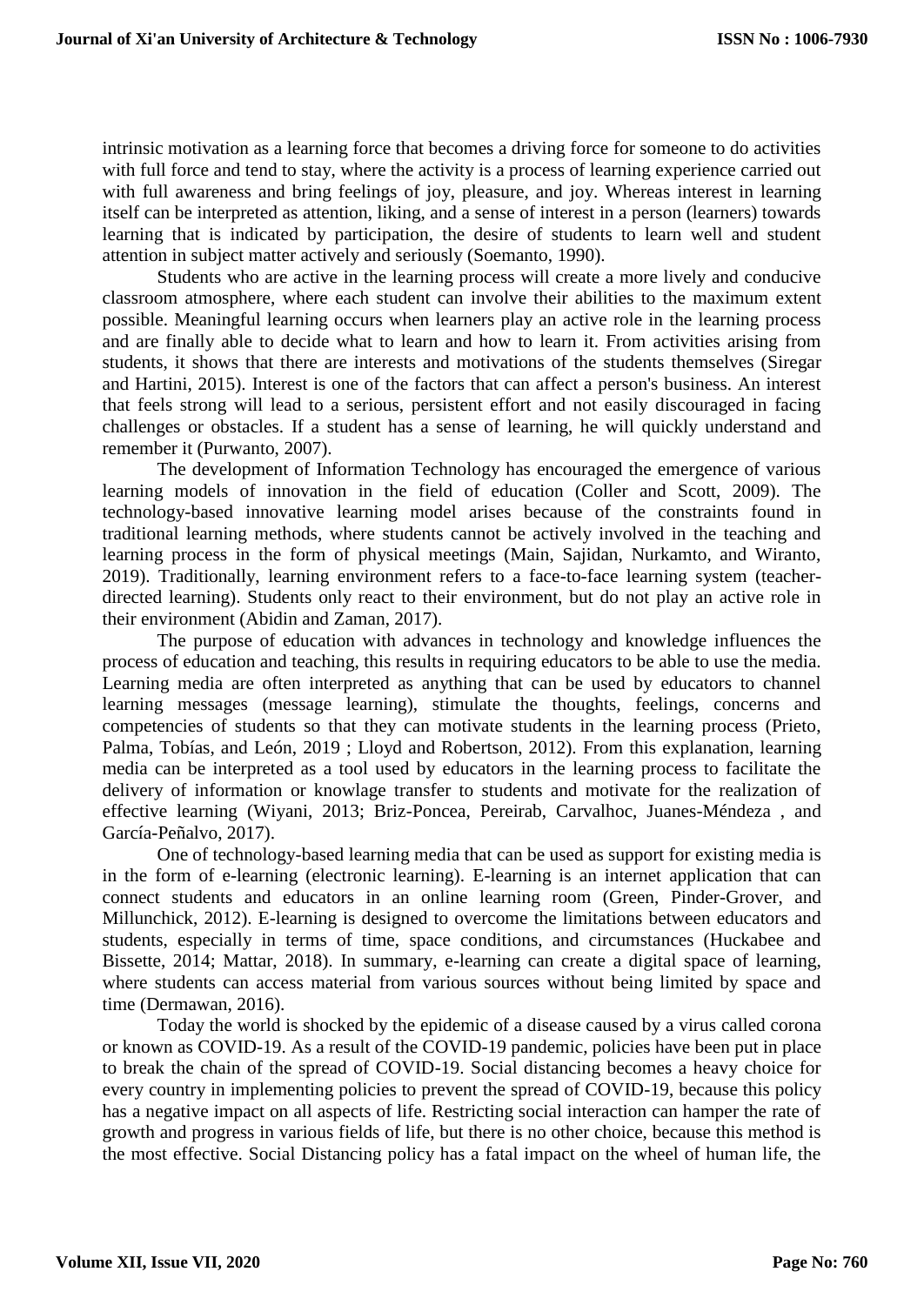economic problem that is most felt its impact, because it touches various layers of society. No exception in the field of education is also affected by this policy. The government's sudden decision to dismiss or move the learning process from school or college to home overwhelms many parties. This transition of learning forces various parties to follow the path that might be taken so that learning can take place, and the choice is to use technology as online learning media or with e-learning models (Bicen and Kocakoyun, 2018; Icard, 2014).

There are many types of applications that support the process of making learning media with e-learning models, one of which is Moodle. Moodle is a software package that can be modified / incorporated various multimedia elements in the form of flash (moving animation), audio (sound) or video (picture and sound). Moodle is given free as open source software. That is, even though the device has copyright, moodle still gives freedom for users to use and modify according to user needs (Amiroh, 2012). Moodle is the most well-known open source program among e-learning programs available, for example atutor, Learning Management System (LMS) and so on. This moodle application was first developed by Martin Dougiamas in August 2002 with Moodle version 1.0. Moodle is an acronym for Modulator Object Oriented Dynamic Learning Environment, which basically teaches and students conduct teaching activities in online activities (Kadek and Sastra, 2014).

The use of the Moodle application is very helpful, especially in the midst of the covid-19 pandemic situation which requires keeping a distance, so this moodle application can be used as a solution so that teaching and learning activities continue as they should. With this application makes an alternative for teachers to continue to be able to share their knowledge without having to violate the obligation to keep distance. So that students also get the right to continue to gain knowledge. The existence of this application proves that distance does not impede something, especially in the field of education (Belina, 2013). Using this e-learning based application the great distance between lecturers and students during the COVID-19 pandemic can be helped by the teaching team (Rizal and Walidain, 2019). There are features that can help when the learning process takes place such as quizzes, collaboration, assignments and communication and which can upload various forms of material provided are referred to as the main features (Surjono, 2011).

In the course of evaluating the process and learning outcomes of Biology it is still very rare to use moodle learning media. In this study the writer wants to explore how students respond, especially in terms of motivation and interest in learning. By using the Moodle application as a learning media for evaluating the learning process and learning outcomes in Biology subjects, it is expected that teaching and learning activities will be more effective. Although many research results show that the effectiveness of learning using e-learning systems tends to be the same when compared to conventional learning. However, there are advantages that can be obtained by e-learning in terms of flexibility, especially learning amid the COVID-19 pandemic.

## **Research Method**

This type of research is quantitative descriptive. This study uses a questionnaire instrument distributed via WhatsApp to 11th grade students at one of the high schools in Yogyakarta. Questionnaire is a means of collecting data or information through a list of questions or written statements that have been prepared and distributed to respondents. The questionnaire method in this study aims to measure students' interest and motivation to use Moodle as a learning medium. In addition to using a questionnaire, the process of cross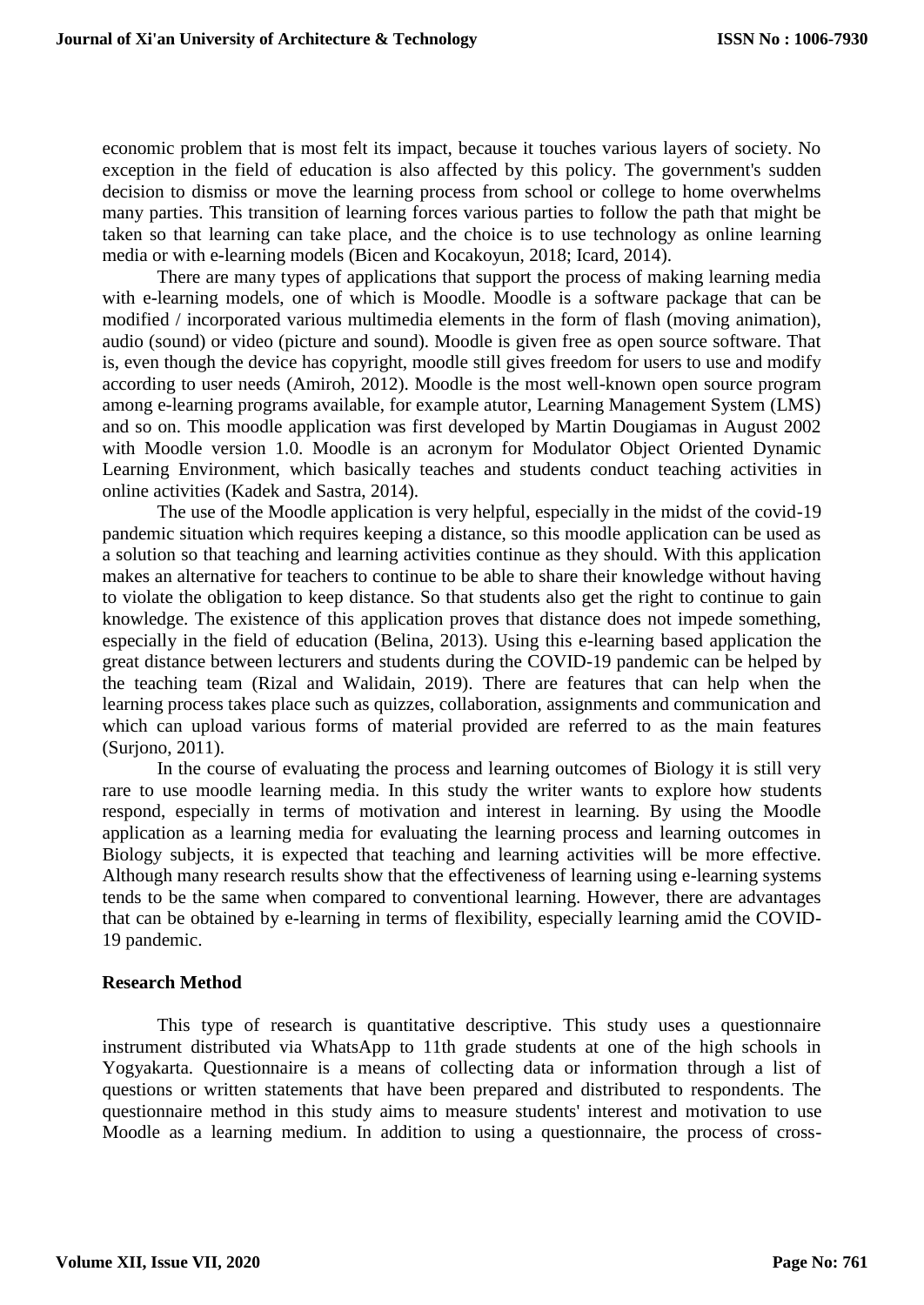checking data was also carried out using interview sheets. This interview was conducted to clarify and get deeper data about the points studied.

This study aims to determine the effectiveness of learning by using Moodle on the interests and motivation of students in Biology subjects. Data collection is taken from the results of responses or responses to questionnaires that have been distributed. Results data will be presented in tabular form. Data analysis conducted aims to give meaning to the data that has been collected. The results of the study that will be analyzed descriptively are questionnaire data on students' interest and motivation to use the Moodle learning media.

#### **Results and Discussion**

In the Moodle application there are several components with different functions that can support the learning process. These components include Activities, Forum Search, Administration, and Course Categories. Each moodle component has different functions to develop moodle according to the user wants (Dvorak, 2011)

Moodle has advantages and disadvantages. The advantages of the moodle application are that a) everyone can download moodle software on the internet for free from the official website; b) easy to use, moodle is designed according to the needs of the learning process; c) easy installation process; d) availability of quiz facilities, assignments, and grading that can be arranged as needed; e) has a large capacity of students; f) suitable for online teaching media; g) supports several file types that can be used for the learning process; h) contain neat structure of teaching materials and can be made in several categories; i) availability of language packages that can be chosen according to needs; and j) can change the appearance of the site because it is equipped with a menu to change themes (Rulianto, 2009). The drawbacks of the Moodle application are a) slow access time due to small bandwidth and poor design of material that has a large file size; b) unable to meet the needs of users caused by poor design of web learning applications so that it is not in accordance with user needs; and c) The user does not know and know the system well from his own perspective, orientation according to how he sees things (Setiawan, 2006).

At this time many educational institutions have used the Moodle application as a learning medium. Moodle is one of the learning media that can be applied in the Biology learning process. Judging from the components that are owned, Moodle has features that can be used to convey a variety of material in Biology subjects. Features that can be used to support learning, for example: assignments, quizzes, communication, collaboration, and the main features that can upload various formats of learning materials. Therefore, the delivery of the material will be easier and more interesting because there are features that support teaching and learning activities, so that the objectives of learning can be achieved. The experimental group utilizes e-learning for the learning process. With that very positive influence on students because motivation in learning increases. In contrast to the learning process in the control group that still uses the LCD projector as a tool in the learning process and presentation material (Samsuddin, 2013). From the results of the questionnaire that was distributed, there were 8 responses from students (see Table 1).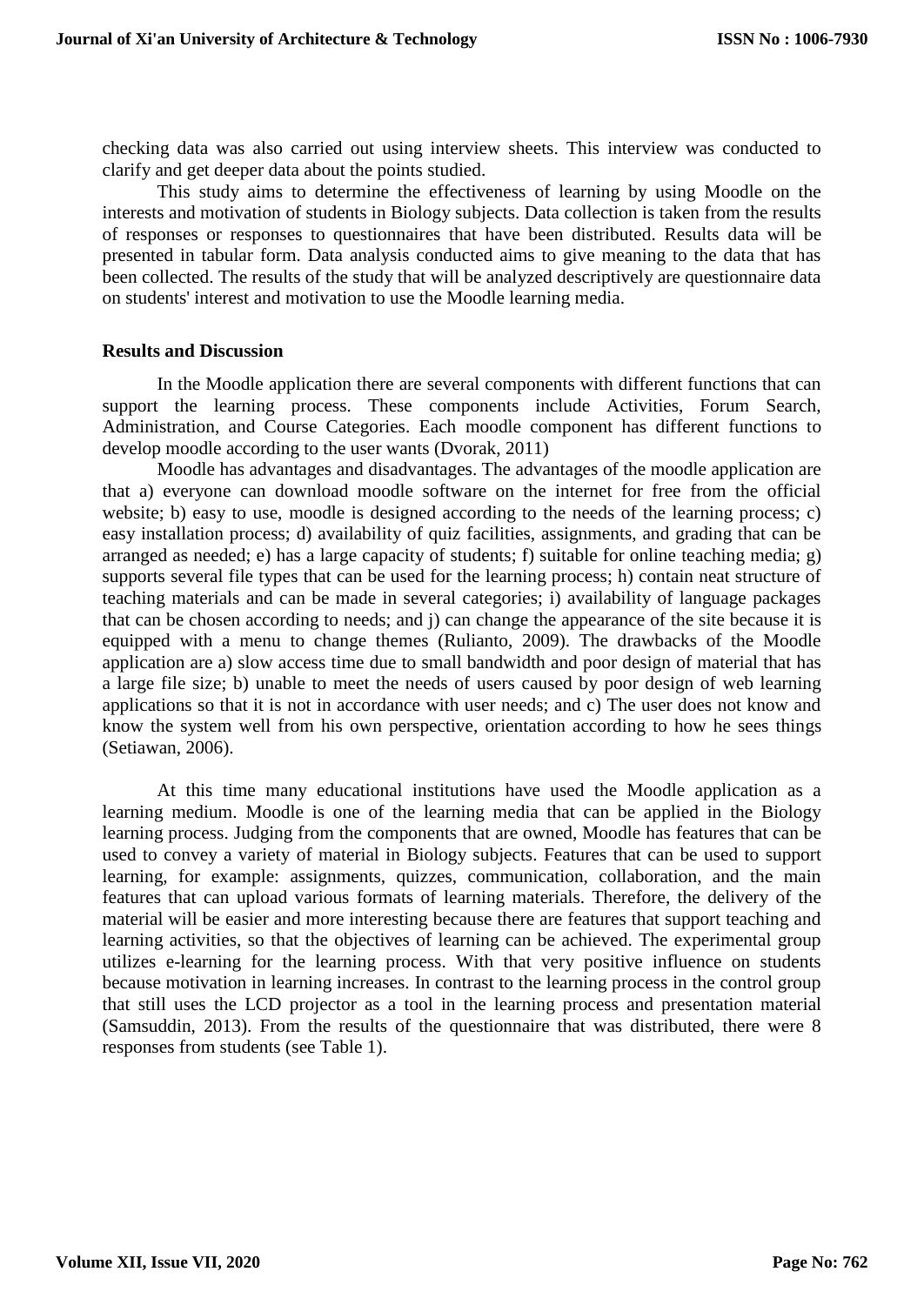| <b>Research Subjects</b> | <b>Gender</b> | <b>Interest</b> | <b>Talent</b> | <b>Motivation</b> |
|--------------------------|---------------|-----------------|---------------|-------------------|
| <b>Student 1</b>         | Girl          | Ordinary        | Good          | Ordinary          |
| <b>Student 2</b>         | Girl          | Interested      | Good          | Motivated         |
| <b>Student 3</b>         | Girl          | Ordinary        | Good          | Very motivated    |
| <b>Student 4</b>         | Girl          | Interested      | Good          | Very motivated    |
| <b>Student 5</b>         | Girl          | Interested      | Good          | Motivated         |
| <b>Student 6</b>         | Girl          | Interested      | Good          | Very motivated    |
| <b>Student 7</b>         | Girl          | Interested      | Good          | Very motivated    |
| <b>Student 8</b>         | Boy           | Interested      | Good          | Very motivated    |

|  | <b>Table 1 Talent and Motivation Data</b> |  |
|--|-------------------------------------------|--|
|  |                                           |  |

Figure 1 shows that 75% of students interested in online learning using Moodle. The outbreak of the COVID-19 outbreak requires students to use e-learning applications. So like it or not, students must use it for the lecture process. With the appeal for learning from home also makes students interested in using e-learning, especially Moodle. Although there are 25% of students who are mediocre in their interest in using Moodle.



**Figure 1 Student Interest Data Towards Learning Using Moodle**

Data Figure 2 shows data that makes students easy to use the moodle application. This data means that none of the students has experienced difficulties using the moodle application. Though first time students use this moodle application. They learn self-taught. There is no specific training in using it. Moodle is designed to be easy to use, but in its use it requires basic knowledge and skills that must be possessed first. In this study also extracted information that makes them talented in using it. Among them are the ability to operate computers, knowledge in understanding applications, especially menus, as well as knowledge and skills in uploading and downloading files.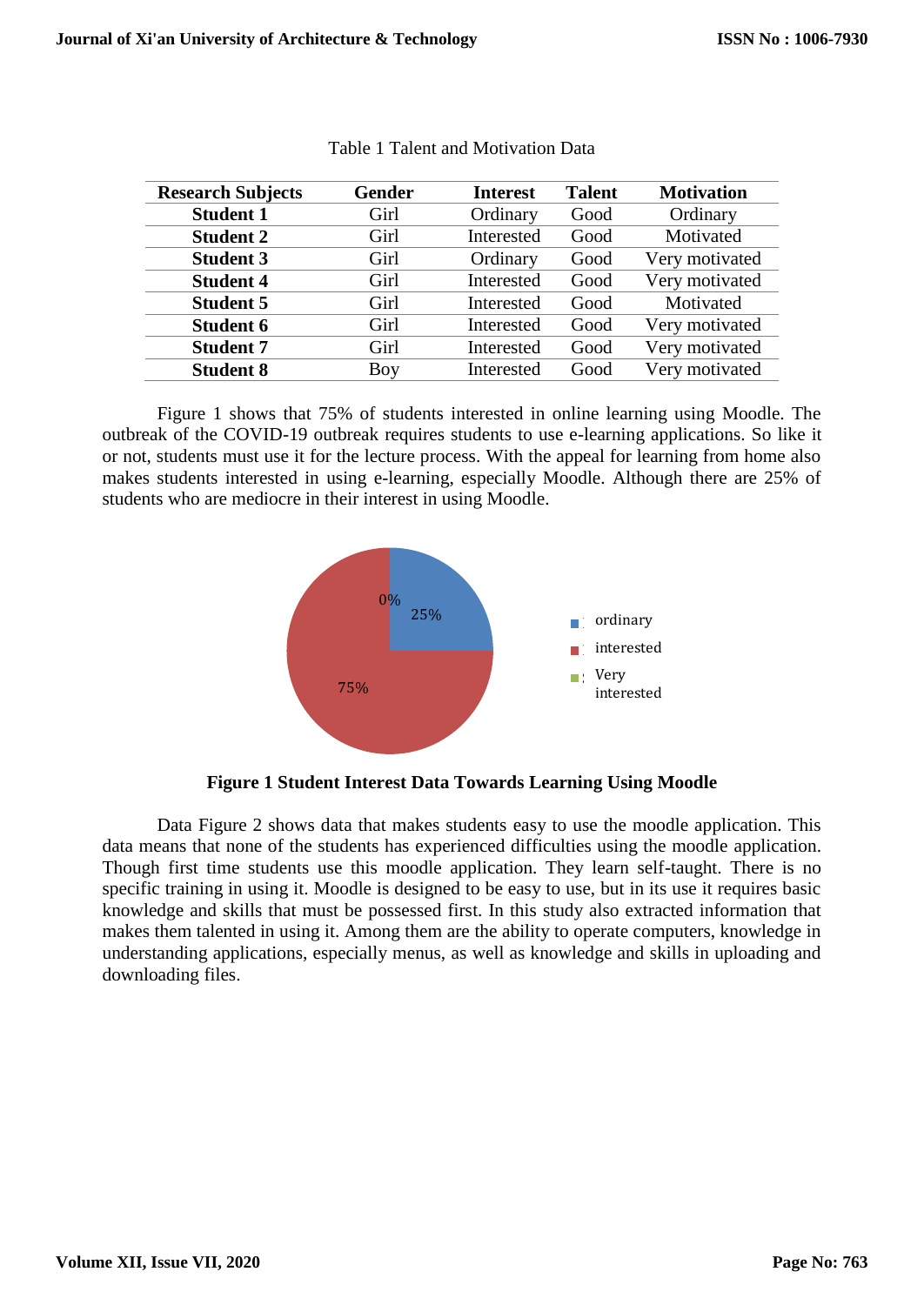

**Figure 2 Student Talent Data in Using Moodle**

Figure 3 shows that the majority of students are very motivated in using moodle. As many as 62% of students feel very motivated to study online when using moodle. As many as 25% of students feel motivated. In searching the data through interviews it was found that there were several reasons why they became motivated. The reason for this is that in online learning, the majority of teachers use the WhatsApp group social media application. In addition, teachers sometimes use the zoom cloud meeting application to explain. According to information, the majority of them are very bored and do not understand when learning to use the WhatsApp application. When using the zoom conference video conference application they also feel less excited because of internet quota constraints. The internet quota needed in using the zoom meeting is very large for students. They objected and sometimes there were some students who did not get enough signals to use the application. In the midst of boredom they get an alternative application used for learning, the moodle application. This moodle application is felt by students to be a bridge between the video conference application and social media. Almost all students play an active role in discussing and providing feed back in learning biology using moodle.



**Figure 3 Student Motivation Data in Using Moodle**

## **Conclusion**

In general there is a positive interest from students to follow biology learning by using the Moodle application. Many students play an active role in discussing and giving feedback in following the learning process. The moodle application is considered by students to be a more profitable alternative to the use of video conferencing and social media applications in the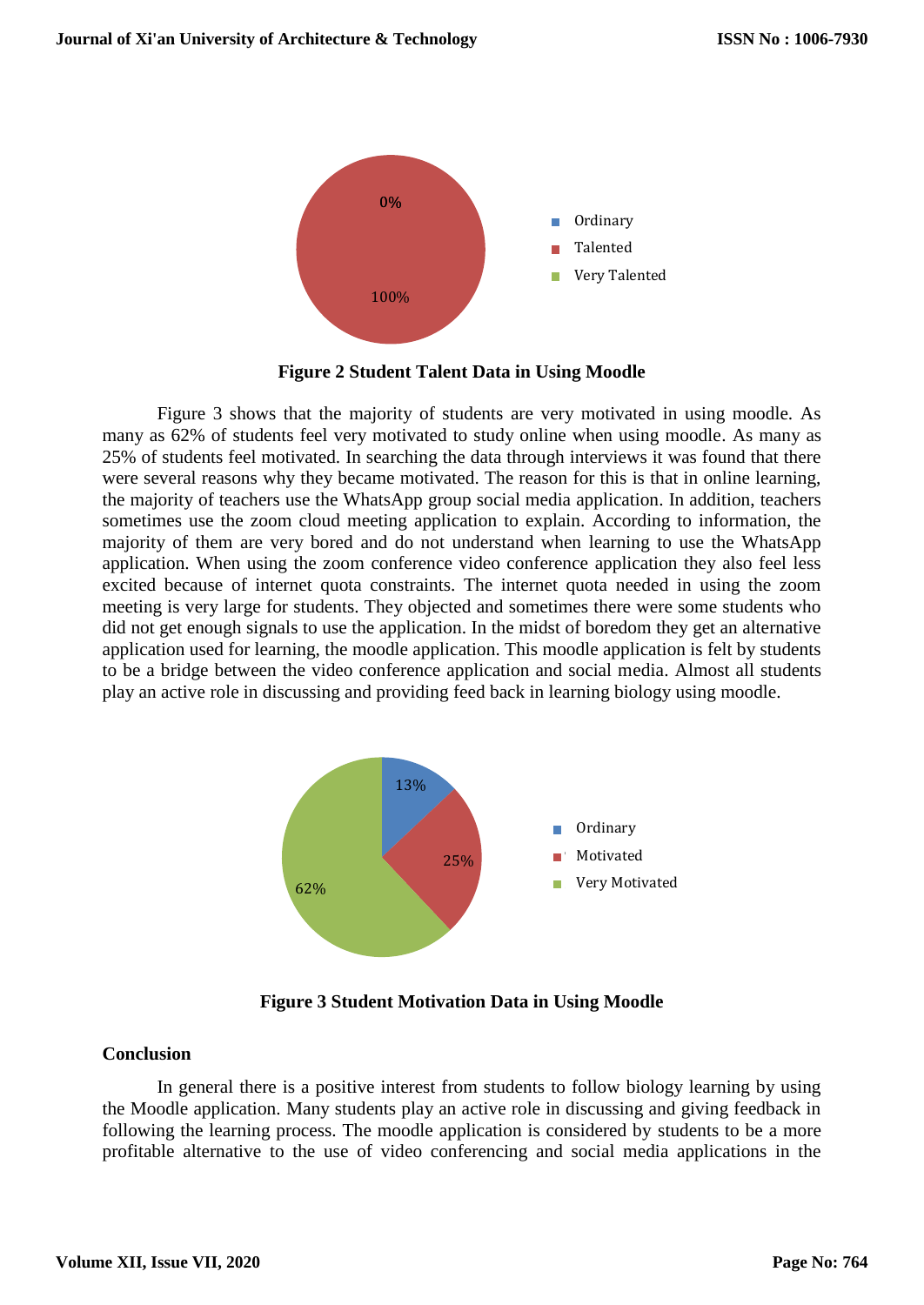distance learning process. Moodle also doesn't require a lot of quota and can also be used interactively. In addition to moodle applications, many other applications that can be used as a learning medium for example google classroom, edmodo and others.

#### **Acknowledgements**

We would like to say thanks a lot to the Lembaga Pengelola Dana Pendidikan (LPDP) Indonesian endowment fund for education, Finance ministry of Indonesia for supporting this research.

### **References**

- Abidin H. Z. and Zaman F. H. K. (2017) Students' perceptions on game-based classroom response system in a computer programming course," in *2017 IEEE 9th International Conference on Engineering Education (ICEED)*: 254–259.
- Amiroh. (2012). *Kupas Tuntas Membangun E-learning dengan Management Sistem.* Jakarta: Berkah Mandiri Globalindo.
- Belina E. (2013). Perancangan Dan Implementasi Aplikasi E –Learning Versi Mobile Berbasis Android. *Jurnal Singuda Ensikom*, 4(3):76-81.
- Bicen, H. and Kocakoyun, S. (2018). Perceptions of Students for Gamification Approach: Kahoot as a Case Study, *Int. J. Emerg. Technol. Learn.*, 13(2): 72.
- Briz-Poncea, L.; Pereirab, A.; Carvalhoc, L.; Juanes-Méndeza, J.A.; Francisco José García-Peñalvo, F.J. (2017) Learning with mobile technologies—Students' behavior. *Comput. Hum. Behav.*, 72, 612–620.
- Coller, B., & Scott, M. (2009). Effectiveness Of Using A Video Game To Teach A Course In Mechanical Engineering. *Computers & Education*, 53(*3*), 900-912.
- Dermawan, D. (2016). *Pengembangan E-learning Teori dan Desain.* Bandung: Remaja Rosda Karya.
- Dvorak R. (2011). *Moodle for Dummies. Indiana*: Wiley Publishing.
- Green K. R., Pinder-Grover T., and Millunchick J.M. (2012) Impact of screencast technology: Connecting the perception of usefulness and the reality of performance. *J. Eng. Educ*., 101: 717.
- Huckabee, I., & Bissette, T. (2014). Learning made fun. *Training Industry Magazine*, 32–35.
- Icard, S. B. (2014). Educational Technology Best Practices. *International Journal of Instructional Technology and Distance Learning*. 11(*3*): 37-41.
- Irwanto. (2002). *Psikologi Umum*. Jakarta: PT. Prenhallindo.
- Kadek, S., dan Sastra, D. K. (2014). *E-learning berbasis Moodle.* Yogyakarta: Graha Ilmu.
- Lloyd, S.A.; Robertson, C.L. (2012) Screencast tutorials enhance student learning of statistics. *Teach. Psychol*. 39, 67–71.
- Mattar, J. (2018) Constructivism and connectivism in education technology: Active, situated, authentic, experiential, and anchored learning. *RIED Revista Iberoamericana de Educación a Distancia*, 21, 201–217.
- Mulyasa. (2005)*. Kurikulum Berbasis Kompetensi: Konsep, Karakteristik dan Implementasi*. Bandung: Remaja Rosdakarya.
- Prieto M. C., Palma L. O., Tobías P. B., and León F., (2019) Student Assessment of the Use of Kahoot in the Learning Process of Science and Mathematics, *Educ. Sci*., 9(1): 55.
- Purwanto, N. (2007)*. Psikologi Pendidikan*. Bandung: PT. Remaja Rosdakarya.